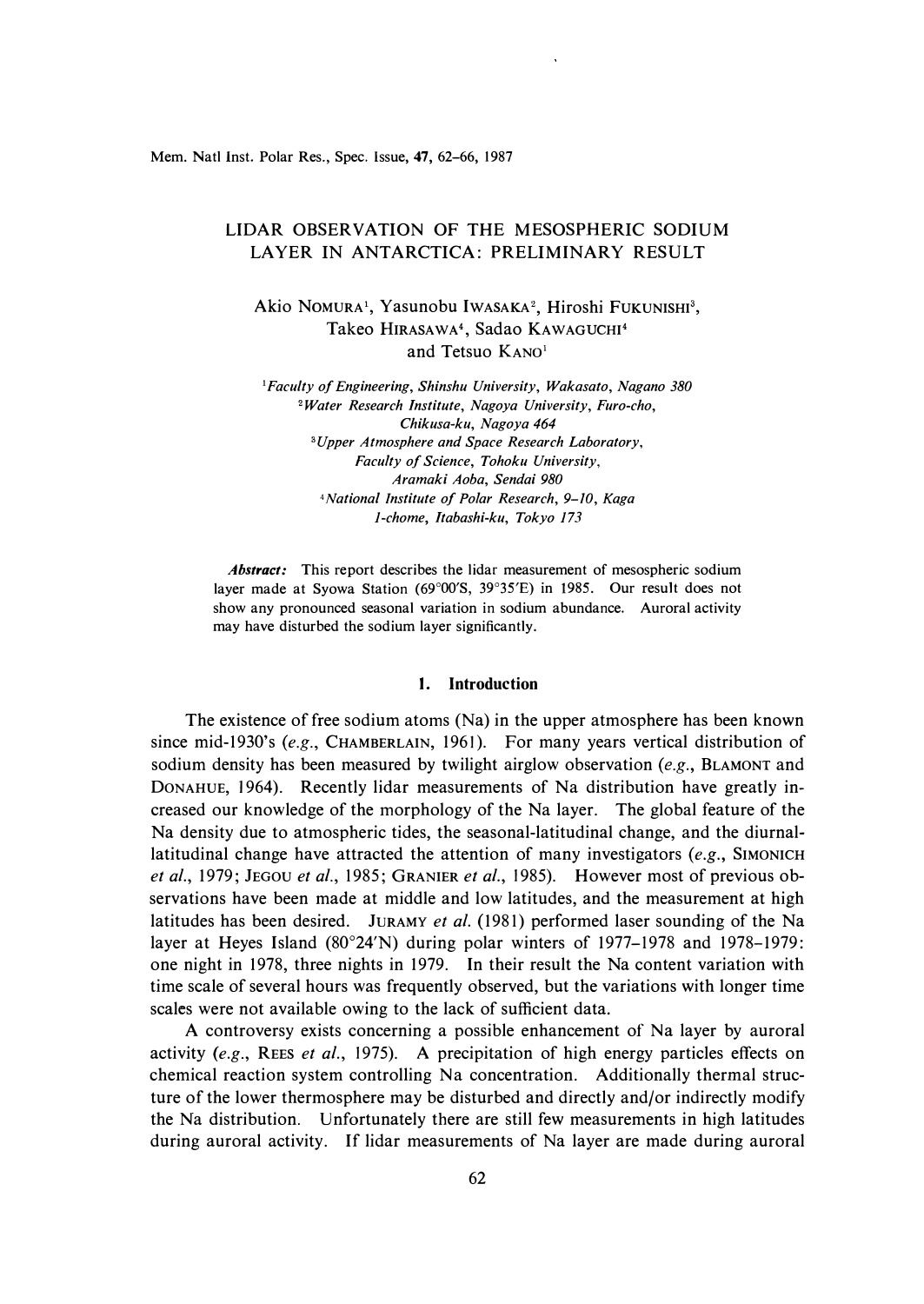activity, the data are useful to solve the problem.

A lidar observation of the Na layer was performed as a part of Middle Atmosphere Program/Antarctic Middle Atmosphere (MAP/AMA) at Syowa Station (69° 00'S, 39° 35'E) in 1985. Here we describe preliminary results of the Na layer observed at 42 nights during the period from March to October in 1985. These observations showed very interesting results, which may be useful to understand the nature of the Na layer in high latitudes.

### **2. Lidar Measurements**

The detail of the lidar system used here was already described elsewhere (NOMURA *et al.,* 1985). The main characteristics are given in Table 1.

To determine Na concentration we used the procedure given by MEGIE and BLA-MONT ( 1977), and a signal calibration was made by comparison of the signal intensity of Rayleigh scattering from the stratosphere with the estimation from atmospheric

| Transmitter       | Ruby laser                                    | Dye laser     |
|-------------------|-----------------------------------------------|---------------|
| Wavelength        | $694.3 \text{ nm}$                            | 589.0 nm      |
|                   | $347.1 \text{ nm}$                            |               |
| Energy            | $0.8$ J/pulse                                 | $0.2$ J/pulse |
|                   | $0.3$ J/pulse                                 |               |
| Line width        |                                               | $0.003$ nm    |
| Pulse length      | $36$ ns                                       | $500$ ns      |
| Repetition rate   | $0.5$ Hz                                      | $0.5$ Hz      |
| Divergence        | $1.0$ mrad                                    | $1.0$ mrad    |
| Receiver          |                                               |               |
| Telescope         | $0.5$ m diameter                              |               |
| Field of view     | $0.5 - 1.5$ mrad                              |               |
| Filter bandwidth  | 1.0 nm for $694.3$ nm                         |               |
|                   | 2.5 nm for $347.1$ nm                         |               |
|                   | $1.0 \text{ nm}$ for 589.0 nm                 |               |
| Detection         | 2 channels for photon counting                |               |
|                   | 1 channel for analog                          |               |
| Height resolution | $0.1-10 \mathrm{km}$ for photon counting mode |               |
|                   | 7.5–750 m for analog mode                     |               |

*Table 1. Characteristics of lidar.* 



*Fig. I. Total abundance of sodium atom measured at Syowa Station (69° 00'S, 39° 35'E) in 1985.*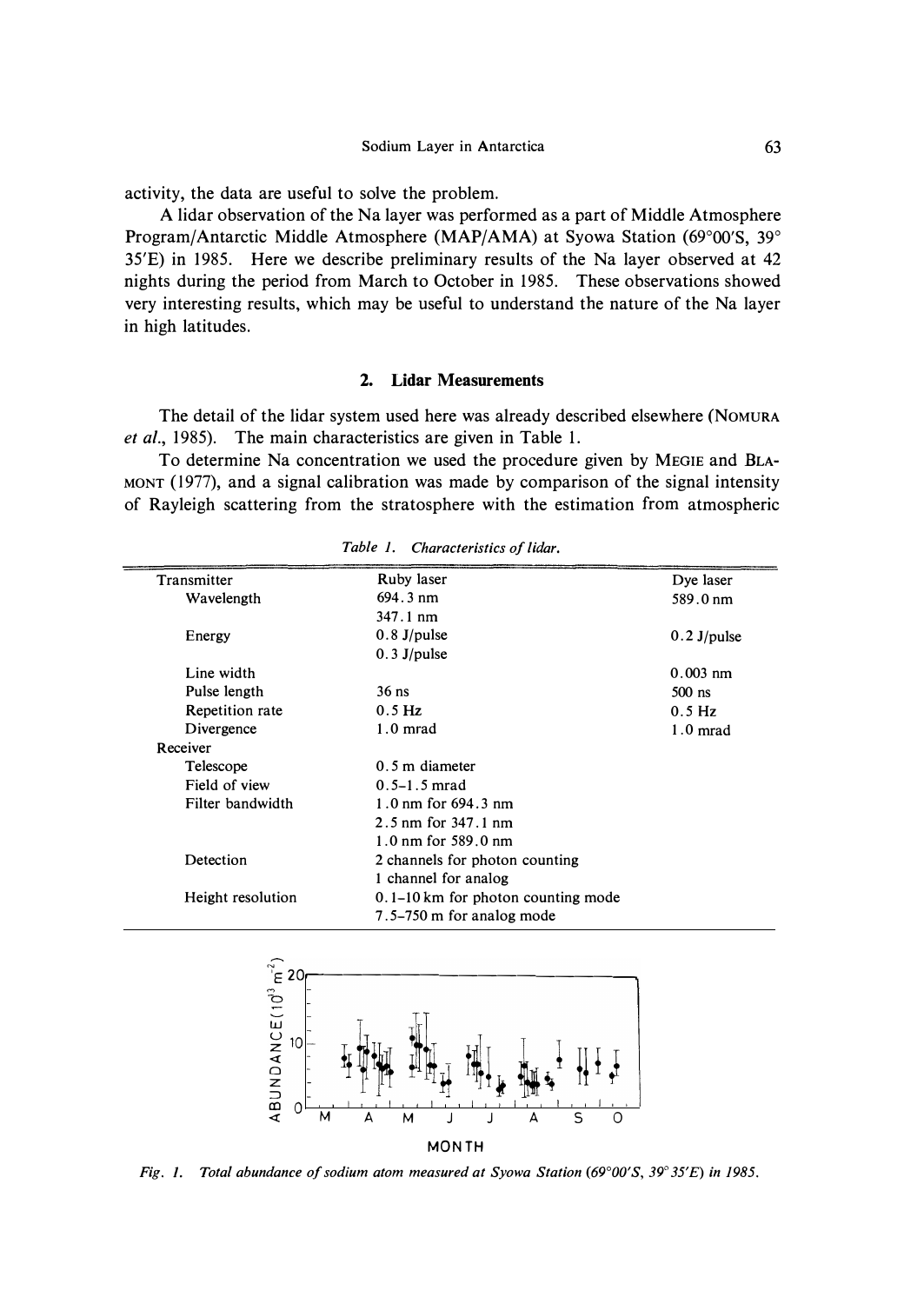

*Fig. 2. Height of the sodium layer peak at Syowa Station in 1985.* 



*Fig. 3. Thickness of the sodium layer at Syowa Station in 1985.* 



*Fig. 4. Nocturnal variation of sodium total abundance at Syowa Station during the night of May 20-21, 1985.* 

density profile obtained by the radiosonde measurement at Syowa Station.

Figure 1 shows daily averaged total abundance of Na measured in 1985, and Fig. 2 the height of the layer peak. The observed temporal variation of the layer thickness is shown in Fig. 3. An example of observed nocturnal variation of Na total abundance is illustrated in Fig. 4. Fortunately we could observe the Na layer during auroral activity. Figure 5 shows the Na layer observed when a very active aurora appeared over Syowa Station.

## **3. Discussion and Summary**

According to SIMONICH et al. (1979), lidar measurement at São José dos Campos (23° S, 46°W) clearly shows a winter maximum and a summer minimum of Na total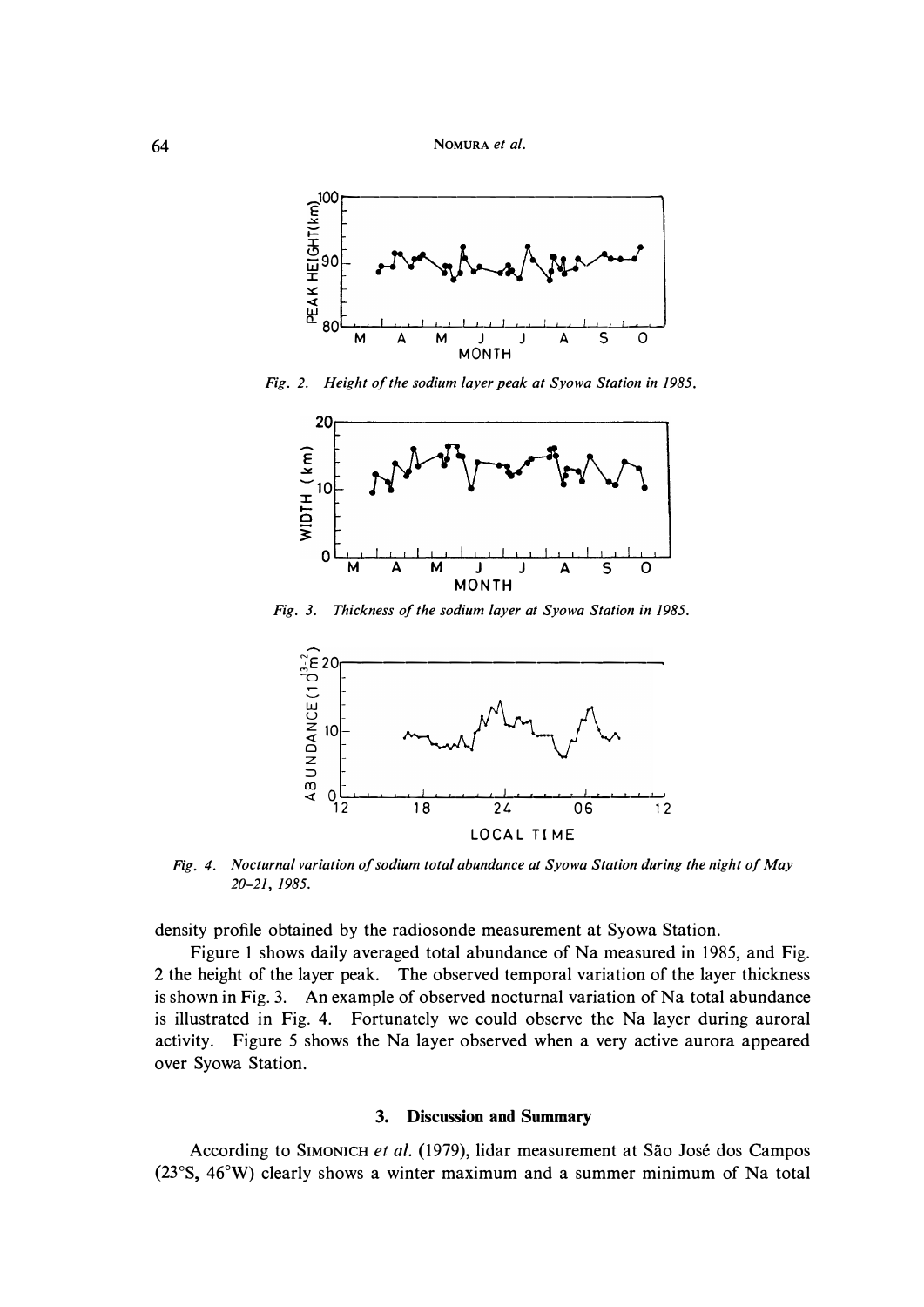

*Fig. 5. Changes of sodium layer structure, magnetic H component and CNA during an active auroral event at Syowa Station on June 1, 1985.* 

abundance. The lidar measurements of GIBSON and SANDFORD (1971) and **MEGIE**  and BLAMONT (1977) also show a winter maximum. However there appears to be no significant seasonal change in the total Na abundance at Syowa Station.

The measurement suggests that the sodium layer was stable, that is, the height of the maximum density is  $90 \pm 3$  km and the thickness of the layer  $13 \pm 3$  km, as shown in Figs. 2 and 3, respectively.

Oscillations with a period of several hours were frequently found in the nocturnal variation of the total abundance (one example is shown in Fig. 4). Such as oscillation was frequently observed, especially in winter. **MEGIE** and BLAMONT (1977) found that the Na total abundance is stable during the same night unless there is a meteoric shower. We speculate that the oscillatory variations have been caused by dynamical processes rather than by photochemical ones because the solar radiation is very weak in polar winter.

The observations during auroral activity shows that the disturbance of the Na layer structure seems to be associated with an active aurora accompanied by a large cosmic noise absorption (CNA). However for the cases of weak auroras the disturbance of the layer was not found. Figure 5 shows the results on June 1, 1985. A break-up